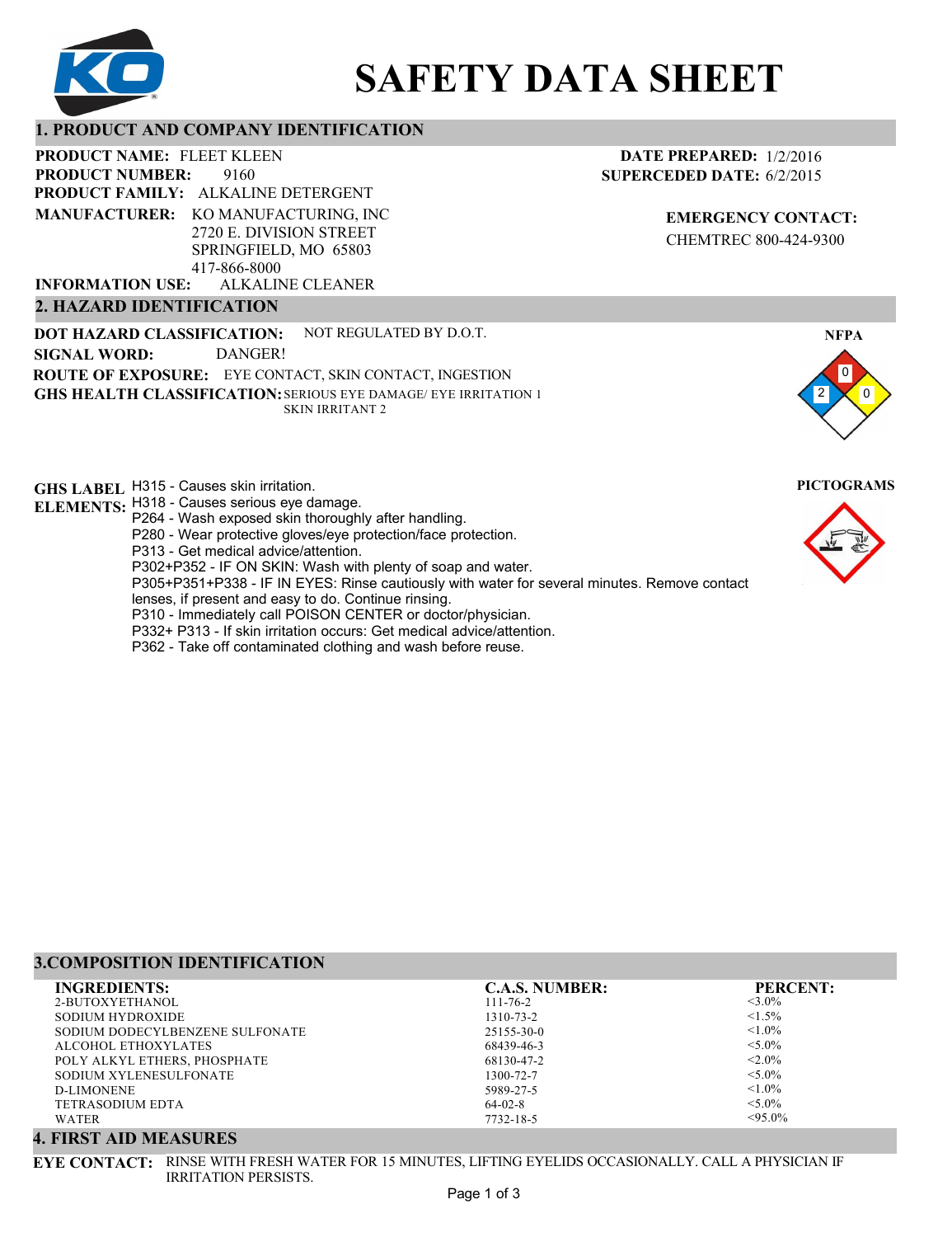# **4. FIRST AID MEASURES - CONTINUED**

**SKIN CONTACT:** RINSE WITH PLENTY OF FRESH WATER AND REMOVE CONTAMINATED CLOTHING IMMEDIATELY. CALL A PHYSICIAN IF IRRITATION PERSISTS.

**INGESTION:** RINSE MOUTH WITH FRESH WATER. DO NOT INDUCE VOMITING. CALL A PHYSICIAN IMMEDIATELY. IF CONSCIOUS, GIVE LARGE QUANTITIES OF WATER. DO NOT GIVE ANYTHING BY MOUTH IF UNCONSCIOUS.

**INHALATION:** IF OVERCOME BY EXPOSURE, REMOVE VICTIM TO FRESH AIR IMMEDIATELY. GIVE OXYGEN OR ARTIFICIAL RESPIRATION AS NEEDED. CALL A PHYSICIAN IMMEDIATELY.

#### **5. FIRE FIGHTING MEASURES**

**FLAMMABLE PROPERTIES:** NON FLAMMABLE.

**FLASH POINT:** DOES NOT FLASH.

**SUITABLE EXTINGUISHING MEDIA:** DRY CHEMICAL, FOAM OR CARBON DIOXIDE, WATER SPRAY.

**UNSUITABLE EXTINGUISHING MEDIA:** NOT ESTABLISHED.

**SPECIFIC HAZARDS ARISING** NONE KNOWN.

**FROM THE CHEMICAL:**

**PROTECTIVE EQUIPMENT AND PRECAUTIONS FOR FIREFIGHTERS:** APPPROVED) AND FULL PROTECTIVE GEAR. WEAR SELF-CONTAINED BREATHING APPARATUS (PRESSURE DEMAND MSHA/NIOSH

#### **6. ACCIDENTAL RELEASE MEASURES**

**PERSONAL PRECAUTIONS:** AVOID CONTACT WITH EYES AND SKIN. SPILL AREA MAY BE SLIPPERY. WEAR PROPER PROTECTIVE EQUIPMENT WHEN DEALING WITH RELEASE.

**ENVIRONMENTAL PRECAUTIONS:** CONTAIN SPILL TO AVOID RELEASE TO THE ENVIRONMENT. KEEP CONTAINER TIGHTLY CLOSED WHEN NOT IN USE.

**METHODS FOR CONTAINMENT** COLLECT FOR DISPOSAL USING AN INERT ABSORBENT MATERIAL AND TRANSFER TO A **AND CLEAN-UP:** CONTAINER FOR REUSE OR DISPOSAL.

#### **7. HANDLING AND STORAGE**

**HANDLING:** HANDLE WITH CARE AND AVOID CONTACT WITH EYES AND SKIN. ALWAYS WEAR PROPER CHEMICAL RESISTANT PROTECTIVE EQUIPMENT 29CFR1910.132-138. WASH THOROUGHLY AFTER HANDLING.

**STORAGE:** STORE IN A COOL, DRY PLACE. KEEP OUT OF REACH OF CHILDREN. KEEP LID TIGHTLY CLOSED WHEN NOT IN USE.

#### **8. EXPOSURE CONTROLS/PERSONAL PROTECTION**

**ENGINEERING CONTROLS:** NONE REQUIRED UNDER NORMAL USE.

**EYE / FACE PROTECTION:** CHEMICAL SAFETY GLASSES.

**SKIN PROTECTION:** CHEMICAL RESISTANT GLOVES.

**THRESHOLD LIMIT VALUE (TLV):** 2-BUTOXYETHANOL, 20 PPM; SODIUM HYDROXIDE, 2 MG/M³

# **9. PHYSICAL AND CHEMICAL PROPERTIES**

**PHYSICAL STATE:** LIQUID. **APPEARANCE: ODOR: BOILING POINT:** NOT ESTABLISHED. **FREEZING POINT:** NOT ESTABLISHED. **SPECIFIC GRAVITY:** 1.03 **pH (1%): EVAPORATION RATE:** NOT ESTABLISHED. **FLASH POINT: LOWER FLAMMABILITY/EXPLOSIVE LIMIT:** NOT ESTABLISHED. **UPPER FLAMMABLE/EXPLOSIVE LIMIT:** NOT ESTABLISHED. 11.2-11.7 DOES NOT FLASH. CLEAR BLUE LIQUID. CITRUS SCENT. **VISCOSITY: REALITIVE DENSITY:** 8.6 LBS./GL. **SOLUBILITY: VAPOR PRESSURE:** NOT ESTABLISHED. **VAPOR DENSITY:** NOT ESTABLISHED. **DECOMPOSITION** NOT ESTABLISHED. **TEMPERATURE: PARTICAL COEFFICIENT:** NOT ESTABLISHED. **N-OCTANOL/WATER** NOT ESTABLISHED. SOLUBLE.

**AUTO-IGNITION TEMPERATURE:** NOT ESTABLISHED.